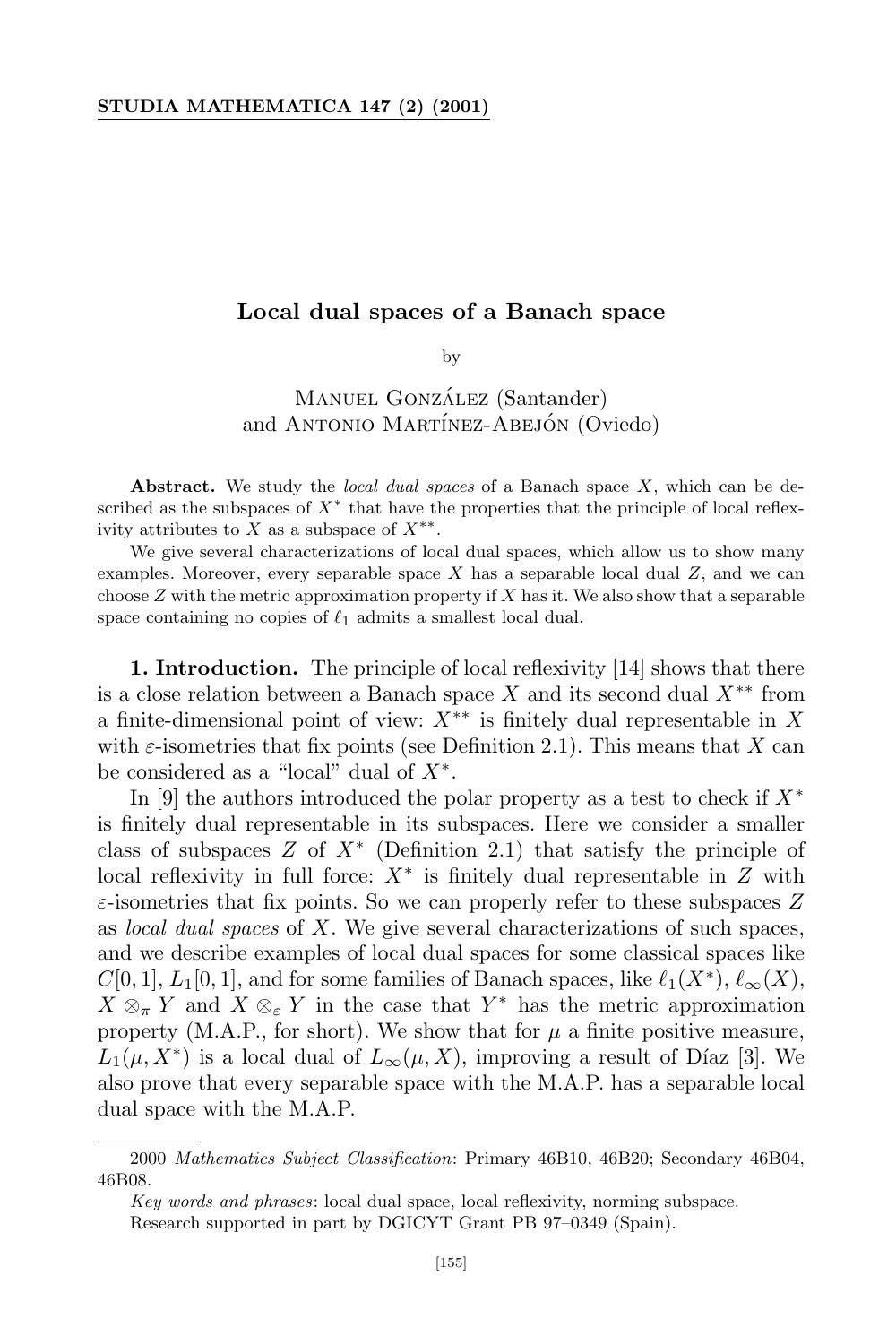The relation between a Banach space *X* and its local dual spaces is symmetric, in the sense that any local dual *Z* of *X* has a local dual isometric to *X*. This fact can also be seen as an extension of the local reflexivity principle.

We prove that every subspace *L* of *X<sup>∗</sup>* is contained in a local dual *Z* of *X* with dens $(Z) = \max\{\text{dens}(L), \text{dens}(X)\}\$ . Using this fact and some results of Godefroy and Kalton [7], we show that a separable space *X* containing no copies of  $\ell_1$  admits a smallest local dual  $Z_d$  which is also separable. This result provides an answer to a question in [7]. We also give a partial answer to another question in [7] by showing that a space *X* isometric to a dual space has a smallest local dual  $Z_d$  if and only if it admits a smallest norming subspace  $Z_n$ , and in this case  $Z_d = Z_n$ .

In the paper *X* and *Y* are Banach spaces, *B<sup>X</sup>* the closed unit ball of *X*, *S<sup>X</sup>* the unit sphere of *X*, and *X<sup>∗</sup>* the dual of *X*. We identify *X* with a subspace of  $X^{**}$ . A *subspace* is always a closed subspace. For  $A \subset X$  we consider the sets

$$
A^{\circ} := \{ f \in X^* : |\langle f, x \rangle| \le 1 \text{ for every } x \in A \},
$$
  

$$
A^{\perp} := \{ f \in X^* : \langle f, x \rangle = 0 \text{ for every } x \in A \}.
$$

Analogously, for  $C \subset X^*$ , we define the subsets  $C_{\circ}$  and  $C_{\perp}$  of  $X$ . We denote by  $\mathcal{B}(X, Y)$  the space of all (bounded linear) operators from X into Y, and by  $\mathcal{K}(X, Y)$  the subspace of all compact operators. Given  $T \in \mathcal{B}(X, Y)$ , *N*(*T*) and *R*(*T*) are the range and the kernel of *T*, and *T ∗* is the conjugate operator of *T*.

Given a number  $0 < \varepsilon < 1$ , an operator  $T \in \mathcal{B}(X, Y)$  is an  $\varepsilon$ -*isometry* if it satisfies  $(1 + \varepsilon)^{-1} < ||Tx|| < 1 + \varepsilon$  for all  $x \in S_X$ . A space *X* is said to be *finitely representable in* Y if for each  $\varepsilon > 0$  and each finite-dimensional subspace *M* of *X* there is an  $\varepsilon$ -isometry  $T : M \to Y$ . We denote by N the set of all positive integers.

**2. Local dual spaces.** Recall that a subspace *Z* of *X<sup>∗</sup>* is *norming* if

$$
||x|| = \sup\{ |\langle f, x \rangle| : f \in B_Z \} \quad \text{for every } x \in X.
$$

Moreover, *X<sup>∗</sup>* is *finitely dual representable* (f.d.r., for short) *in Z* [9, Definition 1] if for every couple of finite-dimensional subspaces *F* of *X<sup>∗</sup>* and *G* of *X*, and for every  $0 < \varepsilon < 1$ , there is an  $\varepsilon$ -isometry  $L : F \to Z$  such that  $\langle Lf, x \rangle = \langle f, x \rangle$  for all  $x \in G$  and all  $f \in F$ .

Clearly, if *X<sup>∗</sup>* is f.d.r. in *Z*, then *Z* is norming. However, the converse implication does not hold [9, Remark after Theorem 4].

Now we introduce a concept which is strictly stronger than finite dual representability (see Example 2.11).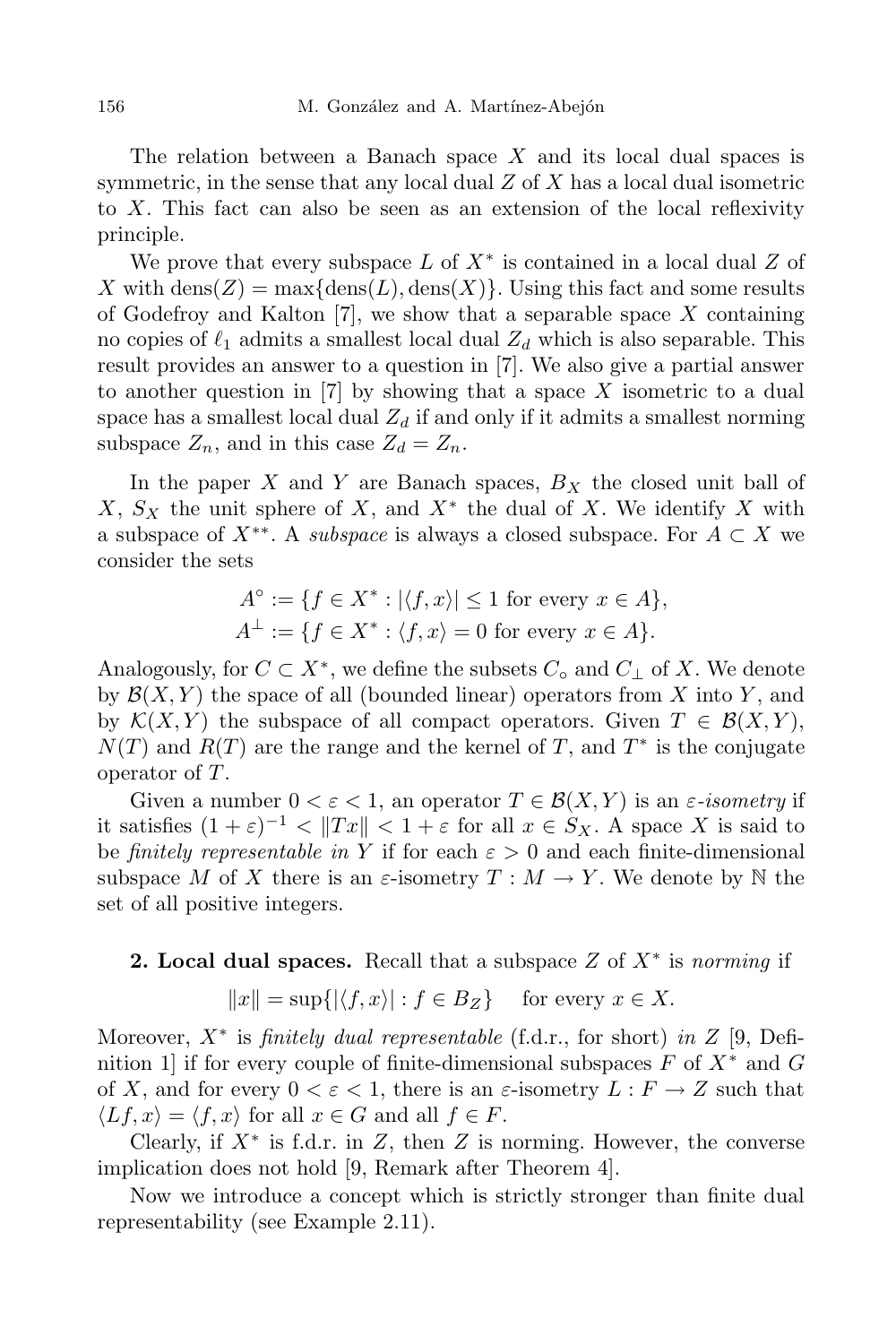Definition 2.1. Let *Z* be a subspace of *X<sup>∗</sup>* . We say that *Z* is a *local dual space* of *X* if for every couple of finite-dimensional subspaces *F* of *X<sup>∗</sup>* and *G* of *X*, and every number  $0 < \varepsilon < 1$ , there is an  $\varepsilon$ -isometry  $L : F \to Z$ satisfying the following conditions:

(a)  $\langle Lf, x \rangle = \langle f, x \rangle$  for all  $x \in G$  and all  $f \in F$ , and (b)  $Lf = f$  for all  $f \in F \cap Z$ .

Remark 2.2. (a) Obviously, *X<sup>∗</sup>* is a local dual of *X*.

(b) A local dual of *X* provides an almost-isometric local representation of *X<sup>∗</sup>* . This could be useful when we do not have a description of *X<sup>∗</sup>* , but it is possible to find a local dual. This happens for the ultrapowers  $X_{\mathfrak{U}}$  of X and for  $L_\infty(\mu, X)$  (see (c) and Corollary 2.7).

(c) The principle of local reflexivity [14] establishes that a Banach space *X* (as well as every isometric predual of *X<sup>∗</sup>* ) is a local dual of *X<sup>∗</sup>* , and the principle of local reflexivity for ultrapowers [12, Theorem 7.3] establishes that  $(X^*)_{\mathfrak{U}}$  is a local dual of  $X_{\mathfrak{U}}$ .

(d) There are spaces *X* so that *X<sup>∗</sup>* contains no proper norming subspaces. Hence *X<sup>∗</sup>* is the only local dual of *X*. This is the case when *X* is an Mideal in its bidual [11, Corollary III.2.16], or more generally, when *X* is Hahn–Banach smooth. This means that every  $x^* \in X^*$  admits only one Hahn–Banach extension to *X∗∗* [21].

For the structure of Banach spaces admitting no proper norming subspaces, we refer to [6], specially Theorem 8.3 where a characterization of these spaces is given, and [2].

The following technical result is a direct application of the Hahn–Banach Theorem and the principle of local reflexivity.

Lemma 2.3. *Let Z be a norming subspace of X<sup>∗</sup> . Then for every couple of finite-dimensional subspaces*  $E$  *of*  $Z^{\perp\perp}$  *and*  $F$  *of*  $X$ *, and every*  $0 < \varepsilon < 1$ *, there is* an  $\varepsilon$ *-isometry*  $L: E \to Z$  *such that*  $Le = e$  *for* all  $e \in E \cap Z$ , and  $\langle Le, x \rangle = \langle e, x \rangle$  *for all*  $e \in E$  *and all*  $x \in F$ *.* 

*Proof.* The canonical isometry  $T: Z^{\perp \perp} \to Z^{**}$  maps  $f \in Z^{\perp \perp}$  to the functional  $f \in Z^{**}$  defined by  $\langle f, \zeta \rangle := \langle f, \zeta_e \rangle$ , where  $\zeta_e \in (X^*)^*$  is any Hahn– Banach extension of  $\zeta \in Z^*$ . Note that  $\langle T^{-1} \hat{f}, g \rangle := \langle \hat{f}, g | Z \rangle$  for every  $g \in X^{**}$ .

Let  $E_1 := T(E)$ . Since *Z* is norming, the map that sends  $x \in F$  to the functional  $\hat{x} \in Z^*$  given by  $\langle \hat{x}, z \rangle := \langle z, x \rangle$  is an isometry. So we can apply the principle of local reflexivity to get an  $\varepsilon$ -isometry  $\Lambda : E_1 \to Z$  such that  $\langle a, \hat{x} \rangle = \langle Aa, x \rangle$  for all  $a \in E_1$  and  $x \in F$ , and  $Aa = a$  for all  $a \in E_1 \cap Z$ . The  $\varepsilon$ -isometry  $L := \Lambda T|_E$  satisfies the requirements of our statement.

Definition 2.4. Given a couple of subspaces *Z* of *X<sup>∗</sup>* and *G* of *Z ∗* , an operator  $L: G \to X^{**}$  is said to be an *extension operator* if  $Lf|_Z = f$  for every  $f \in G$ .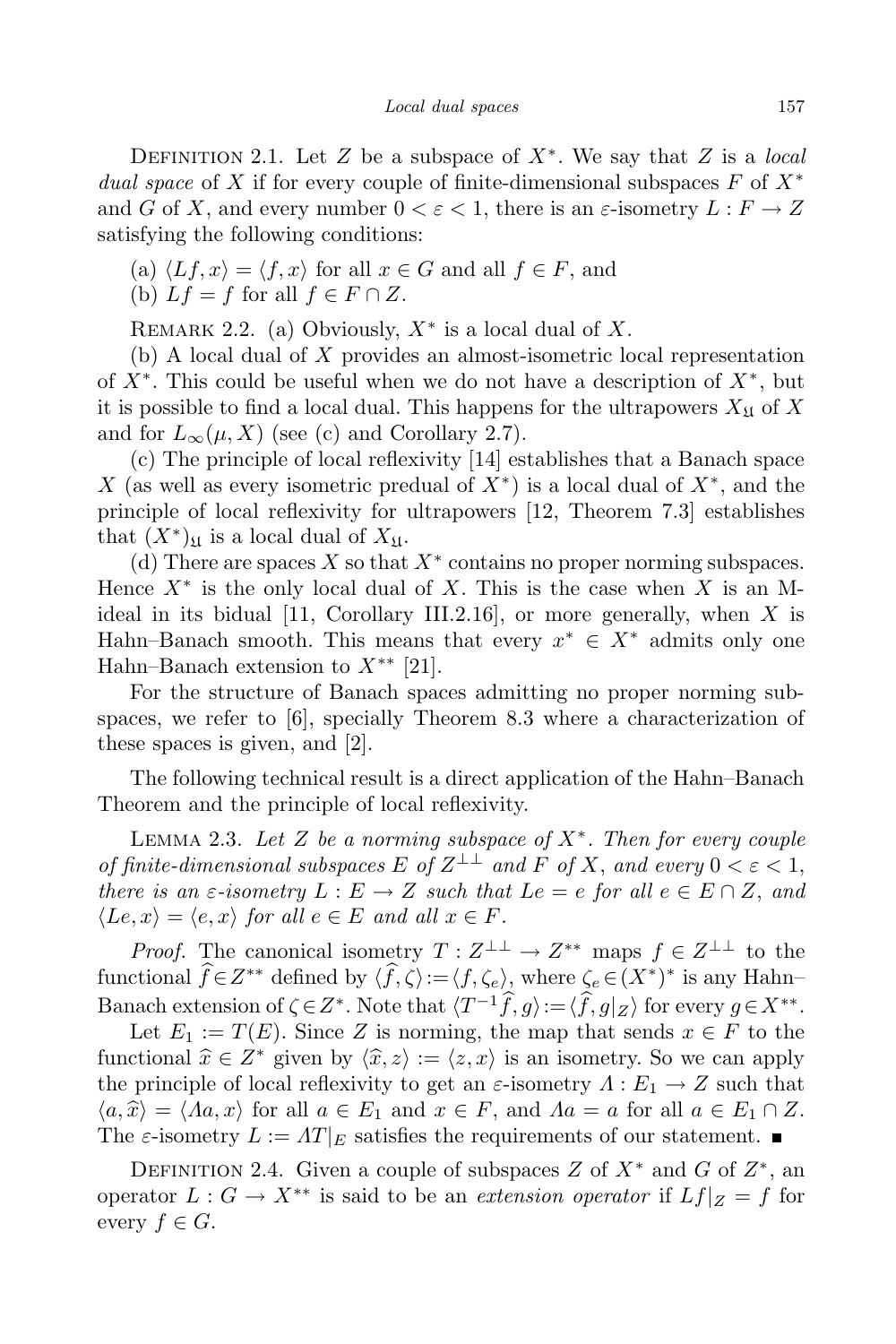The following result will be very useful to find examples of local dual spaces of a Banach space *X*. The proof uses an ultrapower version of the Lindenstrauss compactness principle and some ideas of [15]. These ideas have also been used in [8, Proposition 3.6] in order to give a local characterization of subspaces of a Banach space which are unconditional ideals.

Theorem 2.5. *For a subspace Z of X<sup>∗</sup>* , *the following statements are equivalent*:

(1)  $Z$  *is a local dual of*  $X$ ;

(2) *for every couple of finite-dimensional subspaces*  $F$  *of*  $X^*$  *and*  $G$  *of X*, and every  $0 < \varepsilon < 1$ , there is an  $\varepsilon$ -isometry  $L : F \to Z$  such that

 $(a') | \langle Lf, x \rangle - \langle f, x \rangle | < \varepsilon ||f|| \cdot ||x||$  for all  $x \in G$  and all  $f \in F$ , and  $(|b')$   $||Lf - f|| \leq \varepsilon ||f||$  *for all*  $f \in F \cap Z$ ;

 $(3)$  *there is an isometric extension operator*  $L: Z^* \rightarrow X^{**}$  *so that*  $R(L)$  *⊃ X*;

(4) *there exists a norm-one projection*  $P: X^{**} \to X^{**}$  *such that*  $N(P) =$  $Z^{\perp}$  *and*  $R(P) \supseteq X;$ 

(5) *there exists a norm-one projection*  $Q: X^{***} \rightarrow X^{***}$  *such that*  $R(Q) = Z^{\perp \perp}$  *and*  $N(Q) \subset X^{\perp}$  (*where*  $X^{***} = X^{*} \oplus X^{\perp}$ ).

*Proof.* We denote by *ι* the natural inclusion operator from *Z* into *X<sup>∗</sup>* . Observe that  $\iota^* : X^{**} \to Z^*$  is the restriction operator:  $\iota^*(F) = F|_Z$ .

 $(1) \Rightarrow (2)$ . This is trivial.

(2) $\Rightarrow$ (3). First, for every compact operator *T* : *Z* → *Y* we obtain a compact extension  $\widetilde{T}: X^* \to Y$  with  $\|\widetilde{T}\| = \|T\|$ , as follows:

Let *A* be the family of all pairs  $\alpha = (E_{\alpha}, F_{\alpha})$  of finite-dimensional subspaces  $E_{\alpha} \subset X^*$  and  $F_{\alpha} \subset X$ . We define  $|\alpha| := \dim E_{\alpha} + \dim F_{\alpha}$ . For every  $\alpha \in \mathcal{A}$  we select an  $|\alpha|^{-1}$ -isometry  $L_{\alpha}: E_{\alpha} \to Z$  such that  $|\langle L_{\alpha}e, x \rangle - \langle e, x \rangle| < \varepsilon ||e|| \cdot ||x||$  for all  $e \in E_{\alpha}$  and all  $x \in F_{\alpha}$ , and  $||L_{\alpha}z - z|| \le$  $|a|^{-1}||z||$  for all  $z \in E_\alpha \cap Z$ .

We fix an ultrafilter  $\mathfrak U$  on  $\mathcal A$  refining the order filter associated to the order inclusion. Taking  $L_{\alpha}g = 0$  for  $g \notin E_{\alpha}$ , we can define the operator

$$
\widetilde{T}g := \lim_{\alpha \to \mathfrak{U}} TL_{\alpha}g, \quad g \in X^*.
$$

Note that  $(TL_\alpha g)_{\alpha \in \mathcal{A}}$  is contained in the compact set  $2||g|| \cdot \overline{TB_Z}$ . Since  $L_{\alpha}|_{E_{\alpha} \cap Z}$  converges to the identity map,  $\widetilde{T}$  is an extension of *T*; i.e.,  $\widetilde{T} \iota = T$ . In particular,  $||T|| \le ||\widetilde{T}||$ . Moreover,  $||\widetilde{T}|| = \lim_{\alpha \to \mathfrak{U}} ||TL_{\alpha}|| \le ||T||$ .

Now, for every finite-dimensional subspace *G* of *Z ∗* , we consider the quotient map  $q_G : Z \to Z/G_{\perp}$ , and denote by  $\iota_G$  the inclusion operator from *G* into  $Z^*$ . Let  $Q_G: X^* \to Z/G_\perp$  be the extension of  $q_G$  built as in the first part of the proof. Note that  $\iota^* Q_G^* = \iota_G$ , so  $Q_G^* : G \to X^{**}$  is an isometric extension operator.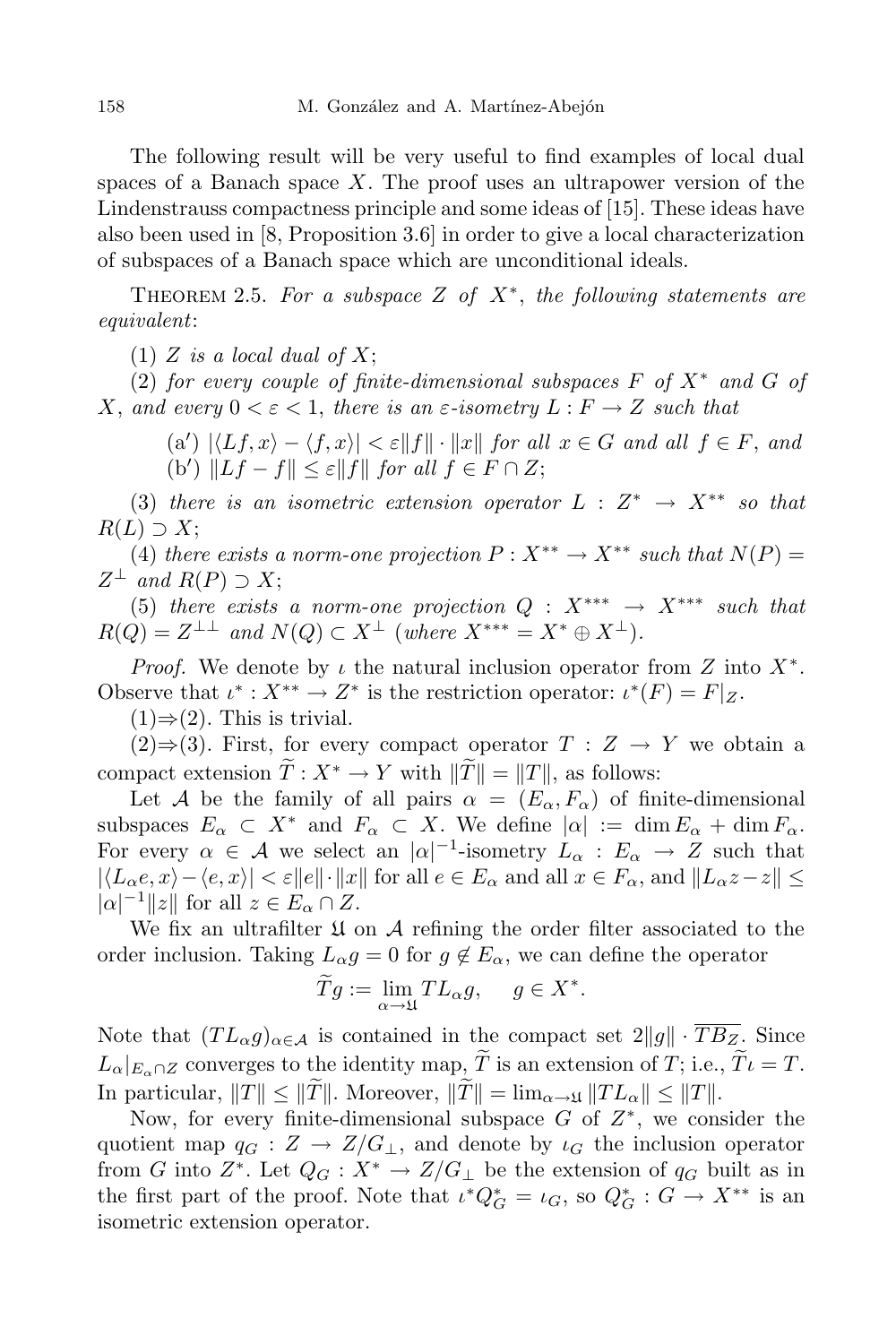Let  $\mathfrak V$  be an ultrafilter on the set of all the finite-dimensional subspaces of *Z*, refining the filter associated to the order inclusion. The *w ∗* -compactness of  $B_{X^{**}}$  allows us to define  $L: Z^* \to X^{**}$  as  $Lh := w^* \text{-} \lim_{G \to \mathfrak{V}} Q_G^* h$ . Clearly,  $||L|| = 1$  and  $\iota^* L$  is the identity, so  $L$  is an extension operator.

It only remains to see that  $R(L) \supset X$ . Since every  $x \in X$  belongs to  $X^{**}$ , we can consider its restriction  $x|_Z \in Z^*$ . Let *G* be any finite-dimensional subspace of  $Z^*$  containing  $x|_Z$ . Then for every  $f \in X^*$ , we have

$$
\langle Q_G^*(x|z), f \rangle = \langle x|z, Q_G f \rangle = \lim_{\alpha \to \mathfrak{U}} \langle x|z, q_G L_\alpha f \rangle
$$
  
= 
$$
\lim_{\alpha \to \mathfrak{U}} \langle \iota_G(x|z), L_\alpha f \rangle = \lim_{\alpha \to \mathfrak{U}} \langle L_\alpha f, x \rangle = \langle f, x \rangle,
$$

hence  $Q^*_{G}(x|z) = x$ , so  $x = L(x|z)$ , concluding the proof.

(3)⇒(4). The operator  $P := L\iota^*$  defines a projection on  $X^{**}$ , because  $\iota^* L$  is the identity on  $Z^*$ , and  $||P|| = 1$ . Also,  $R(P) \supset X$  since  $\iota^*$  is surjective and  $R(L) \supset X$ . Finally,  $N(P) = N(\iota^*) = Z^{\perp}$ .

 $(4)$  ⇒  $(5)$ . It is enough to take  $Q = P^*$ .

(5)⇒(1). Let *Q* be a norm-one projection on  $X^{***}$  such that  $R(Q) = Z^{\perp \perp}$ and  $N(Q) \subset X^{\perp}$ . First, considering the natural embedding of  $X^*$  in  $X^{***}$ , we show that the restriction  $Q|_{X^*}$  is an isometry. Indeed, given  $f \in X^*$  and  $0 < \varepsilon < 1$ , we select  $x \in X$  such that  $||x|| = 1$  and  $\langle f, x \rangle > ||f|| - \varepsilon$ . Since  $R(I - Q) \subset X^\perp$ , we have  $\langle f, x \rangle = \langle Qf, x \rangle$ ; hence  $||Qf|| = ||f||$ .

Fix  $F \in \mathbb{Z}^{\perp}$  and  $x \in X$ . We choose  $f \in X^*$  so that  $||f|| = 1$  and  $\langle f, x \rangle = ||x||$ . Since  $R(Q) = Z^{\perp \perp}$  and  $N(Q) \subset X^{\perp}$ , we have

$$
||F - x|| \ge |\langle F - x, Qf \rangle| = |\langle x, Qf \rangle| = ||x||.
$$

By [5, Lemma I.1], we conclude that *Z* is norming.

Now, in order to show that *Z* is a local dual of *X*, we take a number  $0 < \varepsilon < 1$  and finite-dimensional subspaces  $E \subset X^*$  and  $F \subset X$ , and set  $E_1 := Q(E) \subset Z^{\perp \perp}.$ 

Applying Lemma 2.3, we get an  $\varepsilon$ -isometry  $L : E_1 \to Z$  so that

$$
\langle Le, x \rangle = \langle e, x \rangle \quad \text{for all } e \in E_1, x \in F,
$$
  

$$
Le = e \quad \text{for all } e \in E_1 \cap Z.
$$

Thus  $LQ: E \to Z$  is an  $\varepsilon$ -isometry. Moreover, given  $e \in E \cap Z$ , we have  $Le = e$  and  $Qe = e$ , so  $LQe = e$ . In addition, given  $e \in E$ ,  $x \in F$ , we see that

$$
\langle LQe, x \rangle = \langle Qe, x \rangle = \langle e, x \rangle,
$$

and the proof is complete.  $\blacksquare$ 

REMARK 2.6. Since *X* is weak<sup>∗</sup>-dense in  $X^{**}$ , the projection *P* in Theorem 2.5(4) cannot be weak*∗* -continuous.

A direct application of Theorem 2.5 gives the following improvement of a result of Díaz  $[3,$  Theorem 2.1].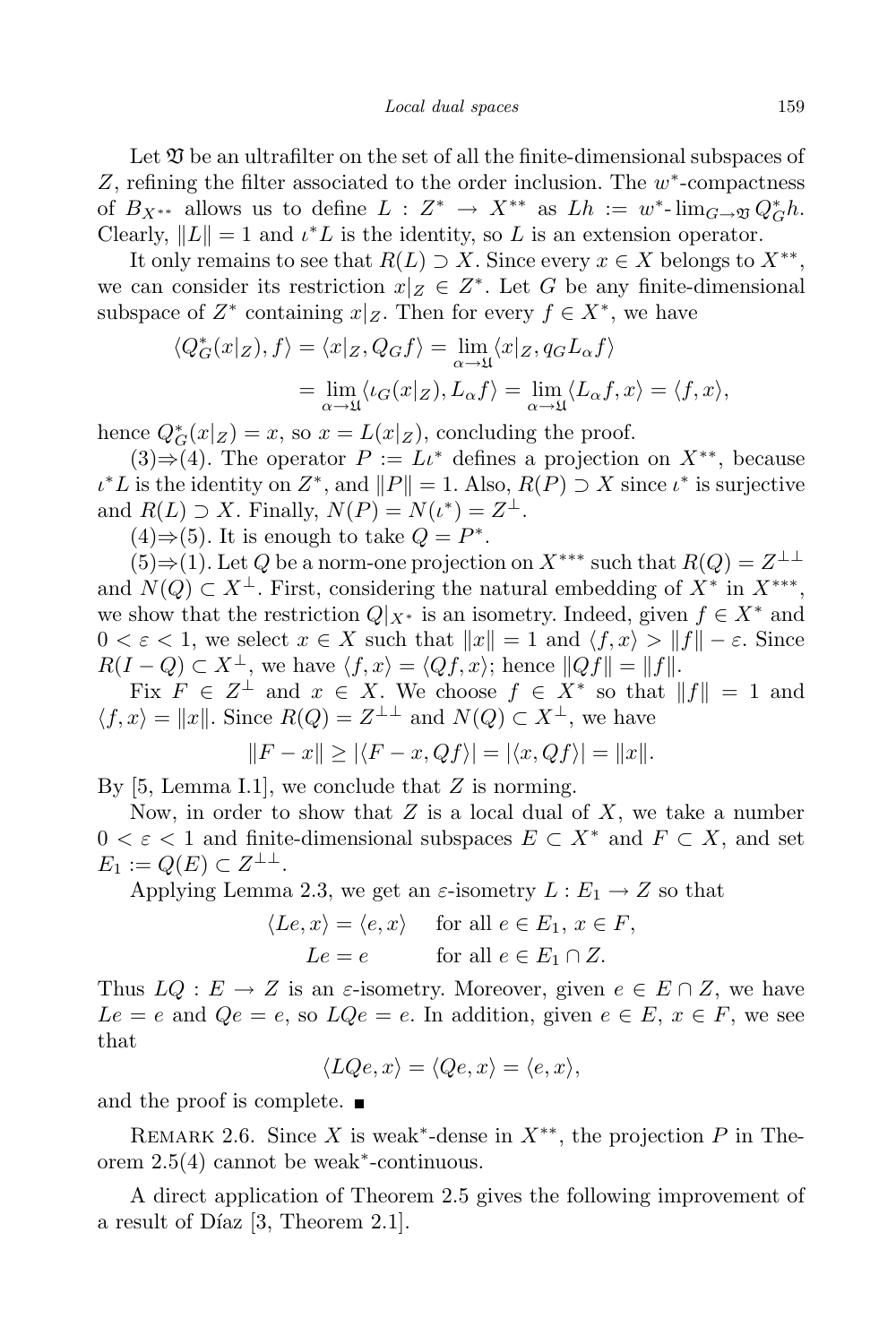COROLLARY 2.7. Let  $\mu$  be a finite positive measure. Then  $L_1(\mu, X^*)$  is *a local dual of*  $L_\infty(\mu, X)$ .

*Proof.* It is enough to observe that, in the case that  $\mu$  is a probability measure, [3, Theorem 2.1] establishes that  $L_1(\mu, X^*)$  satisfies condition (2) in Theorem 2.5.  $\blacksquare$ 

Next we apply Theorem 2.5 to show examples of local dual spaces for some classical Banach spaces.

Let  $\lambda$  be a positive Borel measure on a metrizable compact space  $K$ . We denote by *B*(*K*) the Banach algebra of all scalar, Borel-measurable bounded functions on *K*, endowed with the supremum norm. We can identify  $L_{\infty}(\lambda)$ with the quotient  $B(K)/\mathcal{J}_0$ , where  $\mathcal{J}_0 := \{f \in B(K) : \int |f| d\lambda = 0\}$ . We denote by

$$
\pi_{\lambda}: B(K) \to L_{\infty}(\lambda)
$$

the canonical quotient map. Using the continuum hypothesis, it was proved in [18, Theorem 3], in the case  $\text{supp}(\lambda) = K$ , that  $\pi_{\lambda}$  admits a *strong Borel lifting*; i.e., there exists an algebra homomorphism

$$
\varrho_\lambda: L_\infty(\lambda) \to B(K)
$$

so that for every  $f \in L_{\infty}(\lambda)$  we have  $\varrho_{\lambda}(f)(t) = f(t)$  for  $\lambda$ -almost all  $t \in K$ , and  $\rho_{\lambda}(f) = f$  for every  $f \in C(K)$ .

It follows from these properties that  $\rho_{\lambda}$  is a right inverse of  $\pi_{\lambda}$  that satisfies

$$
\|\varrho_\lambda(f)\| = \|f\|_\infty \quad \text{ for every } f \in L_\infty(\lambda).
$$

For *m* the Lebesgue measure on [0, 1], the existence of  $\rho_m$  can be derived from the results of von Neumann and Stone in [19]. In this case we write *L*<sub>∞</sub>[0*,* 1] rather than  $L_∞(m)$ . Recall that  $L_1[0,1]$ <sup>\*</sup> =  $L_∞[0,1]$  and  $C[0,1]$ <sup>\*</sup> = *M*[0*,* 1], the space of all regular Borel measures on [0*,* 1]. For every positive  $\lambda \in M[0,1]$ , the space  $L_1(\lambda)$  is embedded in  $M[0,1]$  through the map  $f \mapsto$ *λ*<sub>*f*</sub>, where  $λ$ <sub>*f*</sub>(*U*) =  $\int_U f dλ$ .

PROPOSITION 2.8. *Assume the continuum hypothesis*  $2^{\omega} = \omega_1$ .

- (a) *The natural copy of*  $C[0,1]$  *in*  $L_\infty[0,1]$  *is a local dual of*  $L_1[0,1]$ *.*
- (b) *The natural copy of*  $L_1[0,1]$  *in*  $M[0,1]$  *is a local dual of*  $C[0,1]$ *.*

*Proof.* (a) We consider the map  $L : M[0,1] \to L_\infty[0,1]^*$  given by

$$
\langle L\mu, f \rangle := \int_{0}^{1} \varrho_m(f)(t) \, d\mu(t).
$$

This map is well defined because  $\rho_m(f)$  is Borel measurable for every *f* in  $L_{\infty}[0,1]$ . Since  $\varrho_m(g) = g$  for every  $g \in C[0,1]$ , *L* is an isometric extension operator from  $C[0,1]^*$  into  $L_1[0,1]^{**}$ . Moreover,  $\varrho_m(f)(t) = f(t)$  a.e. for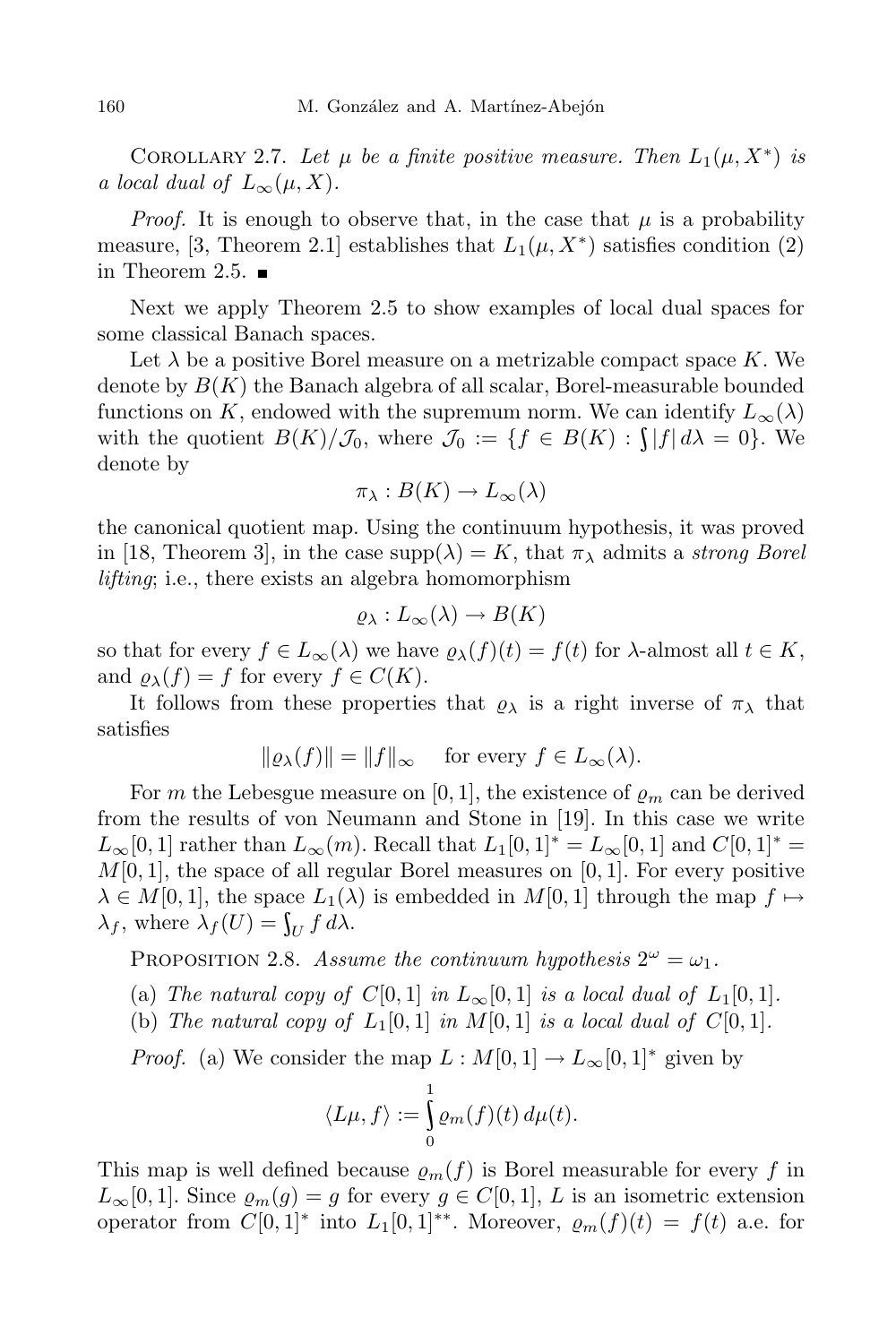every *f* implies that  $L(h) = h$  for every  $h \in L_1[0,1]$ ; hence  $L(M[0,1]) \supset$  $L_1[0,1].$ 

(b) The map  $L_m: L_\infty[0,1] \to M[0,1]^*$  defined by

$$
\langle L_m f, \mu \rangle := \int\limits_0^1 \varrho_m(f)(t) \, d\mu(t)
$$

is an isometric extension operator from  $L_1[0,1]^*$  into  $C[0,1]^{**}$ , because  $M[0,1] \supset L_1[0,1]$  and  $\varrho_m(f)(t) = f(t)$  a.e. for every *f*. Moreover,  $\varrho_m(f) = f$ for every *f* ∈ *C*[0*,* 1] implies  $L_m(L_\infty[0,1]) \supset C[0,1]$ .

Remark 2.9. (a) In the proof of Proposition 2.8, we have applied the continuum hypothesis in order to select a Borel function for every  $f \in L_{\infty}$ , so that we can define an isometric extension operator  $L : C[0,1]^* \to L_\infty[0,1]^*.$ However, in our opinion it should be possible to find a proof in which the continuum hypothesis is not necessary.

(b) The Radon–Nikodym theorem allows us to write

$$
C[0,1]^* = L_1[0,1] \oplus_1 M_{\text{sing}}[0,1].
$$

So if *Q* is the projection with range  $L_1[0,1]$  and kernel  $M_{sing}[0,1]$ , then *Q*<sup>∗</sup> is a norm-one projection on *C*[0*,* 1]<sup>∗∗</sup> with  $N(Q^*) = L_1[0,1]$ <sup>⊥</sup>. However,  $R(Q^*) = M_{\text{sing}}[0,1]^{\perp} \nsim C[0,1]$ . Thus, we cannot apply part (4) of Theorem 2.5 to derive that  $L_1[0,1]$  is a local dual of  $C[0,1]$ .

(c) Suppose that  $\lambda \in M[0,1]$  is a positive Borel measure with support equal to [0, 1] and satisfying  $m \perp \lambda$ . Then using an argument similar to that in Proposition 2.8, we can prove that  $L_1(\lambda)$  is a local dual of  $C[0, 1]$ . Hence, *C*[0*,* 1] admits two local dual spaces with intersection *{*0*}*.

As an example of a measure  $\lambda$  so that  $L_1(\lambda) \cap L_1[0,1] = \{0\}$ , we can consider the discrete measure associated to a dense sequence in [0*,* 1].

Proposition 2.8 and the principle of local reflexivity suggest that the relation of "being a local dual" is symmetric. Next we prove it.

Let *Z* be a local dual of *X*. Denoting by  $\hat{x}$  the vector  $x \in X$  viewed as an element of *X∗∗* , we consider the following natural map:

$$
\Upsilon: x \in X \mapsto \widehat{x}|_Z \in Z^*.
$$

Note that *Υ* is an isometry, because *Z* is norming.

PROPOSITION 2.10. Let *Z* be a local dual of *X* and let  $L: Z^* \to X^{**}$ *be an isometric extension such that L*(*Z ∗* ) *⊃ X. Then*

- (a)  $LT$  *is the natural embedding from*  $X$  *into*  $X^{**}$ .
- (b)  $\Upsilon(X)$  *is a local dual of Z isometric to X.*

*Proof.* (a) Let *J* and *ι* denote the embedding of *X* in *X∗∗* and the embedding of *Z* in  $X^*$ , respectively. Then  $\Upsilon = \iota^* J$ . Moreover, for every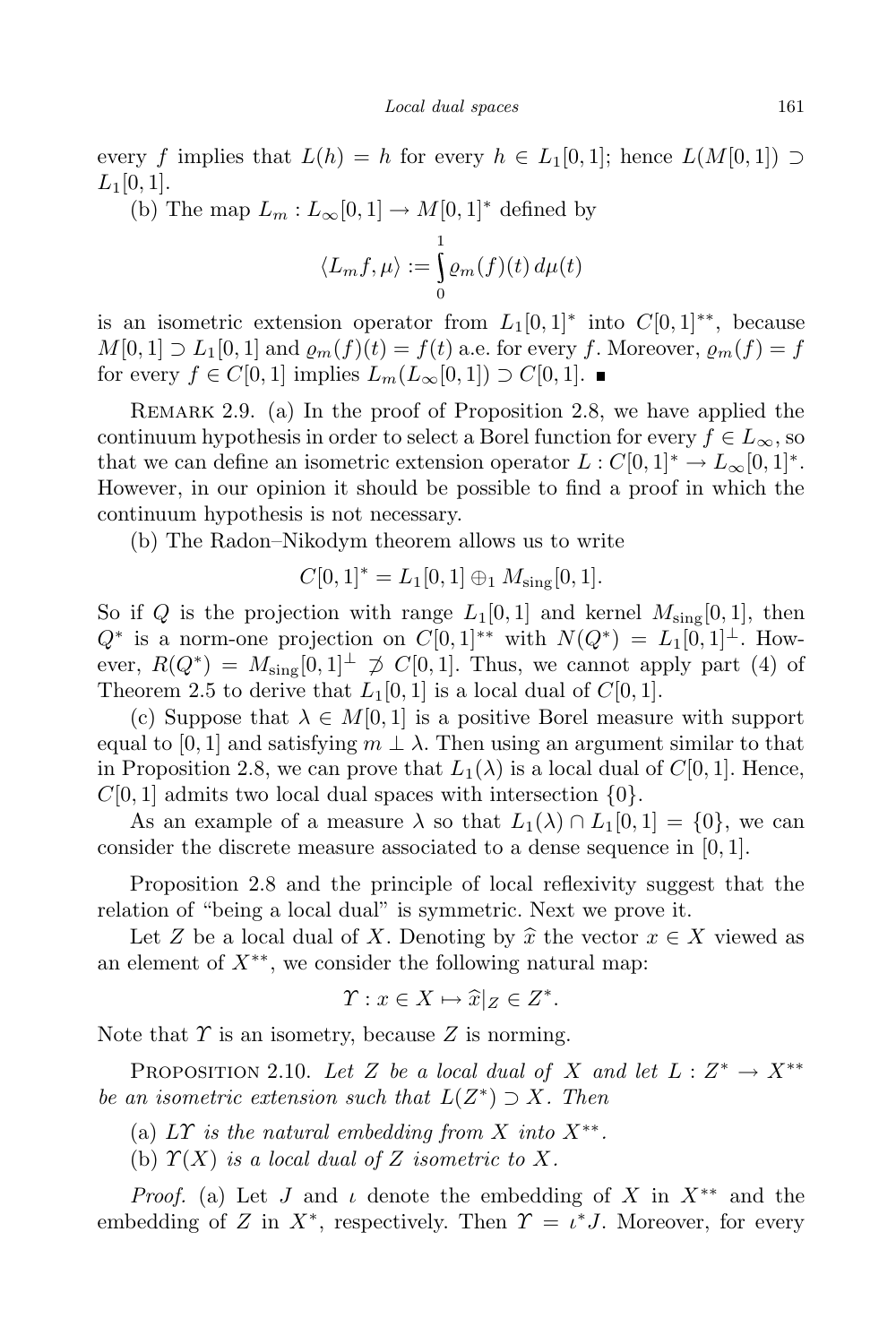$z \in Z$  and  $z^* \in Z^*$ ,

$$
\langle \iota^* L z^*, z \rangle = \langle L z^*, \iota z \rangle = \langle z^*, z \rangle;
$$

hence  $\iota^* L$  is the identity on  $Z^*$ . Thus,  $L\iota^*$  is a projection on  $X^{**}$  with  $R(L\iota^*) = R(L) \supset X$ ; hence  $L\Upsilon = L\iota^* J = J$ .

(b) We define  $\Lambda : \Upsilon(X)^* \to Z^{**}$  by

$$
\langle Af, g \rangle := \langle Lg, f \circ \Upsilon \rangle, \quad f \in \Upsilon(X)^*, \ g \in Z^*.
$$

Clearly  $||A|| \leq 1$ . Moreover, for every  $f \in \Upsilon(X)^*$  and every  $\Upsilon x \in \Upsilon(X)$ ,

$$
\langle \Lambda f, \Upsilon x \rangle = \langle L \Upsilon x, f \circ \Upsilon \rangle = \langle f \circ \Upsilon, x \rangle = \langle f, \Upsilon x \rangle.
$$

Thus *Λ* is an isometric extension operator. Moreover, for every  $y \in Z$  we can write  $y = f \circ \Upsilon$  with  $f \in \Upsilon(X)^*$ . Then

$$
\langle \Lambda f, g \rangle = \langle Lg, f \circ \Upsilon \rangle = \langle Lg, y \rangle = \langle g, y \rangle
$$

for every  $g \in Z^*$ ; hence  $\Lambda(\Upsilon(X)^*) \supset Z$ .

Now we show that *X<sup>∗</sup>* f.d.r. in *Z* does not imply that *Z* is a local dual of *X*. In order to do that, observe that

$$
Z_1 \subset Z_2 \subset X^*
$$
 and  $X^*$  f.d.r. in  $Z_1 \Rightarrow X^*$  f.d.r. in  $Z_2$ .

The following example shows that this implication is not valid for local dual spaces.

EXAMPLE 2.11. The principle of local reflexivity implies that  $\ell_{\infty}$  is f.d.r. in  $c_0$ .

On the other hand, since the quotient map  $q : \ell_{\infty} \to \ell_{\infty}/c_0$  is not weakly compact,  $\ell_{\infty}/c_0$  contains a complemented subspace isomorphic to  $\ell_{\infty}$  [17, Proposition 2.f.4]. Therefore, there is a subspace *N* of  $\ell_{\infty}/c_0$  such that the quotient space  $(\ell_{\infty}/c_0)/N$  is isomorphic to  $\ell_2$ . We take  $M := q^{-1}(N)$ .

CLAIM.  $\ell_1^* = \ell_\infty$  *is f.d.r. in M*, *but M is not a local dual* of  $\ell_1$ *.* 

Note that  $\ell_{\infty}/M$  is isomorphic to  $(\ell_{\infty}/c_0)/N$ , so  $M^{\perp}$  is isomorphic to  $\ell_2$ . Since  $c_0 \subset M$ , we see that  $\ell_{\infty}$  is f.d.r. in *M*. But  $M^{\perp}$  is non-complemented in  $\ell^*_{\infty}$  because  $\ell^*_{\infty}$  has the Dunford–Pettis property. Therefore, by Theorem 2.5, *M* is not a local dual of  $\ell_1$ .

Proposition 2.12. *Let X be a Banach space. Then*

 $\ell_1(X^*)$  *is a local dual of*  $\ell_\infty(X)$ , *and* 

(b)  $\ell_{\infty}(X)$  *is a local dual of*  $\ell_1(X^*)$ *.* 

*Proof.* (a) For every couple  $\alpha := (E, F)$  of finite-dimensional subspaces of  $\ell_1(X^*)$ ,  $\ell_\infty(X^{**})$ , we select a pair of sequences  $(E_n)$ ,  $(F_n)$  of finitedimensional subspaces of  $X^*$  and  $X^{**}$  respectively so that  $E \subset \ell_1(E_n)$ and  $F \subset \ell_{\infty}(F_n)$ . We define  $|\alpha| := \dim(E) + \dim(F)$ .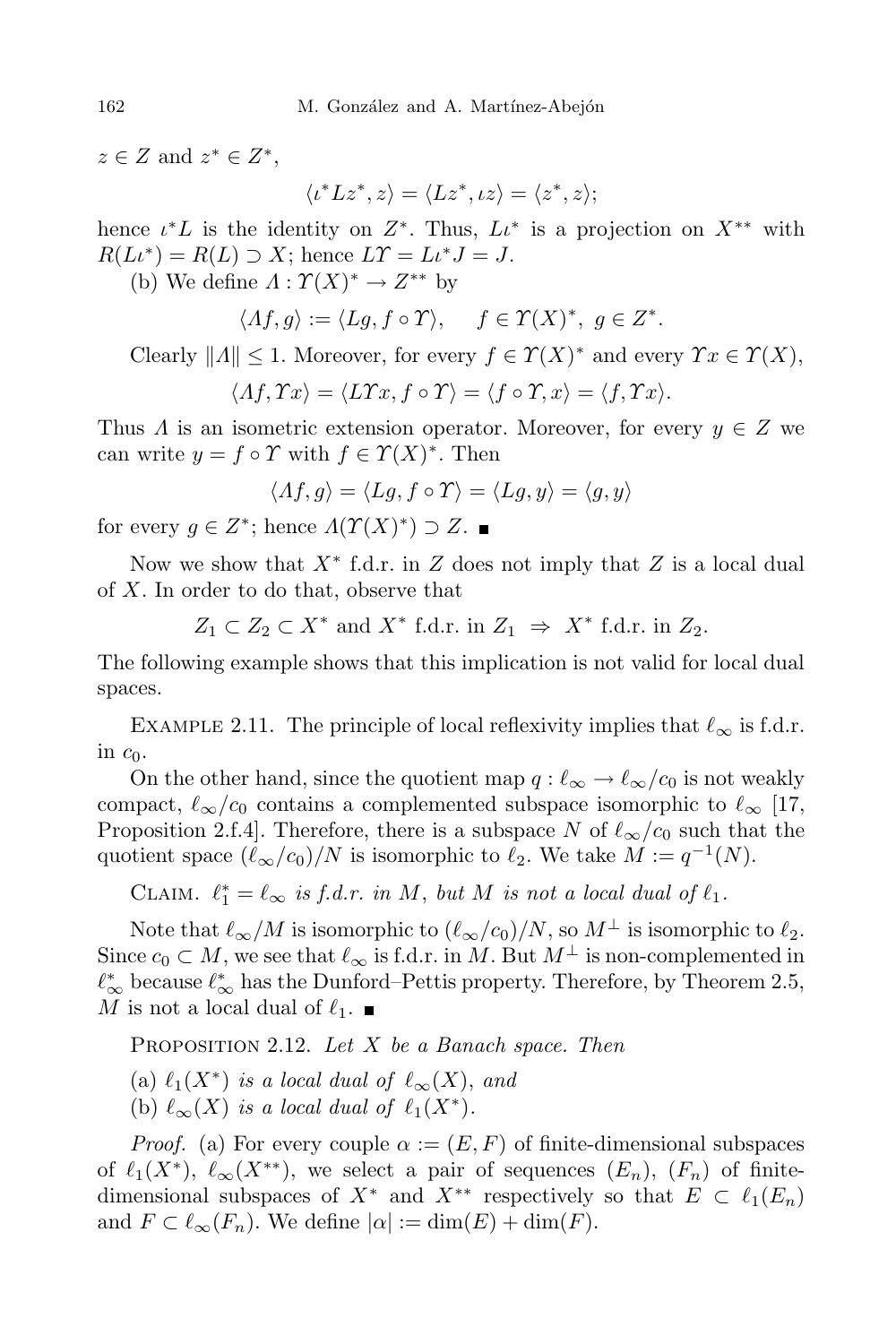The principle of local reflexivity allows us to find, for every *n*, an  $|a|^{-1}$ isometry  $S_n^{\alpha}: F_n \to X$  so that  $\langle S_n^{\alpha} f, e \rangle = \langle e, f \rangle$  for every  $e \in E_n$  and  $f \in F_n$ , and  $S_n^{\alpha}(f) = f$  for every  $f \in F_n \cap X$ . We consider the (non-linear) map  $S^{\alpha} : \ell_{\infty}(X^{**}) \to \ell_{\infty}(X)$  given by  $S^{\alpha}(z_n) := (S_n^{\alpha}(z_n))$  if  $(z_n) \in F$ , and  $S^{\alpha}(z_n) := 0$  otherwise.

Let  $\mathfrak U$  be an ultrafilter in the set of all couples  $\alpha = (E, F)$  of finitedimensional subspaces *E* of  $\ell_1(X^*)$  and *F* of  $\ell_\infty(X^{**})$  refining the order filter. We define an operator  $\Lambda: \ell_1(X^*)^* = \ell_\infty(X^{**}) \to \ell_\infty(X)^{**}$  by

$$
\Lambda((z_n)) := w^* \lim_{\alpha \to \mathfrak{U}} S^{\alpha}(z_n), \quad (z_n) \in \ell_{\infty}(X^{**}).
$$

Note that *Λ* is an isometry and  $\Lambda(y_n) = (y_n)$  for every  $(y_n) \in \ell_{\infty}(X^{**})$ . Therefore,  $\Lambda$  is an isometric extension operator. Moreover,  $\Lambda((x_n)) = (x_n)$ if  $(x_n) \in \ell_\infty(X)$ . In particular  $\Lambda(\ell_\infty(X^{**})) \supset \ell_\infty(X)$ .

(b) It is enough to observe that the operator  $\Upsilon : \ell_{\infty}(X) \to \ell_1(X^*)^*$ , introduced in Proposition 2.10, is the natural inclusion.

Recall that a Banach space *X* has the *metric approximation property*  $(M.A.P., for short)$  if for every  $\varepsilon > 0$  and every compact set *K* in *X*, there is a finite rank operator *T* on *X* such that  $||T|| \leq 1$  and  $||Tx - x|| \leq \varepsilon$ for every  $x \in K$ . Note that if  $X^*$  has the M.A.P., then so does  $X \mid 4$ , Corollary VIII.3.9]. However, the converse implication is not valid [17, Theorem 1.e.7].

The following result is proved using some ideas of [13].

Proposition 2.13. *Assume that X<sup>∗</sup> or Y <sup>∗</sup> has the M.A.P. Then*

 $\mathbb{R}^n$   $(X^* \otimes_{\varepsilon} Y^* \text{ is a local dual of } X \otimes_{\pi} Y, \text{ and }$ 

(b)  $X^* \otimes_{\pi} Y^*$  *is a local dual of*  $X \otimes_{\varepsilon} Y$ .

*Proof.* We assume that *Y ∗* has the M.A.P.

(a) The dual space  $(X \otimes_{\pi} Y)^*$  can be identified with  $\mathcal{B}(X, Y^*)$ . Moreover, since  $Y^*$  has the M.A.P.,  $X^* \otimes_{\varepsilon} Y^*$  can be identified with  $\mathcal{K}(X, Y^*)$ , and there exists a net  $(A_{\alpha})$  of finite rank operators on  $Y^*$  with  $||A_{\alpha}|| \leq 1$  so that  $\lim_{\alpha} ||A_{\alpha}g - g|| = 0$  for every  $g \in Y^*$ . We can assume that  $(A_{\alpha})$  is  $\sigma(\mathcal{K}(Y^*)^*, \mathcal{K}(Y^*)^*)$ -convergent.

For  $T \in \mathcal{B}(X, Y^*)$  and  $\Phi \in \mathcal{K}(X, Y^*)^*$ , the expression  $\Phi_T(A) := \Phi(AT)$ defines  $\Phi_T \in \mathcal{K}(Y^*)^*$ . Then we define  $\Lambda : \mathcal{K}(X, Y^*)^* \to \mathcal{B}(X, Y^*)^*$  by

$$
\langle A\Phi, T \rangle := \lim_{\alpha} \langle \Phi, A_{\alpha} T \rangle = \lim_{\alpha} \langle A_{\alpha}, \Phi_T \rangle.
$$

Note that for every  $f \otimes g \in X^* \otimes_{\varepsilon} Y^*$  we have

$$
\langle A\Phi, f\otimes g\rangle = \lim_{\alpha} \langle \Phi, A_{\alpha}(g) \cdot f\rangle = \langle \Phi, f\otimes g\rangle.
$$

So *Λ* is an isometric extension operator. Analogously, we can check that for every  $x \otimes y \in X \otimes_{\pi} Y \subset \mathcal{B}(X, Y^*)^*$ , we have  $\Lambda(x \otimes y|_{\mathcal{K}(X, Y^*)}) = x \otimes y$ . Thus  $X \otimes_{\pi} Y \subset \Lambda(\mathcal{K}(X, Y^*)^*)$ , and it is enough to apply Theorem 2.5.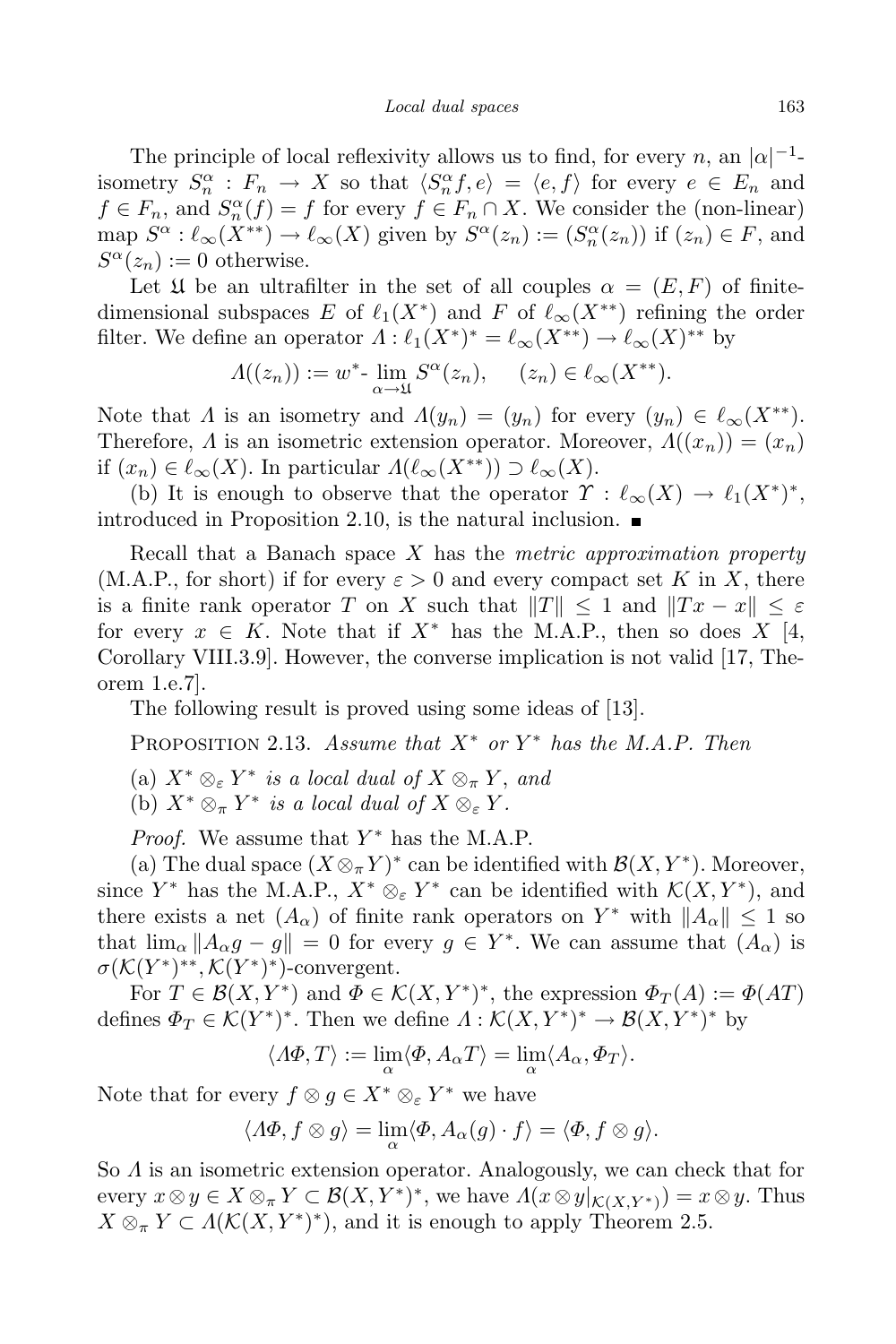(b) The proof is analogous, identifying  $(X \otimes_{\varepsilon} Y)^*$  with the space  $\mathcal{I}(X, Y^*)$ of all integral operators from *X* into *Y ∗* .

REMARK 2.14. (a) If we assume in Proposition 2.13 that  $Y^*$  has the metric compact approximation property (defined as the M.A.P., but using compact operators instead of finite rank operators), then we find that  $\mathcal{K}(X, Y^*)$  is a local dual of  $X \otimes_{\pi} Y$ .

(b) It follows from the results of Lima [16, Theorem 13] that if *Y ∗* has the Radon–Nikodym property and  $Y^{**} \otimes_{\varepsilon} Y^*$  is a local dual of  $Y^* \otimes_{\pi} Y$ , then *Y <sup>∗</sup>* has the M.A.P. So it is not enough to assume in Proposition 2.13 that *X* or *Y* has the M.A.P.

(c) Let  $\mu$  be a finite positive measure and let  $K$  be a compact space. Since the spaces  $L_1(\mu)^* \equiv L_\infty(\mu)$  and  $C(K)^* \equiv M(K)$  have the M.A.P., it follows from Proposition 2.13 that  $X^* \otimes_{\varepsilon} L_\infty(\mu)$  is a local dual of  $L_1(\mu, X) =$  $X \otimes_{\pi} L_1(\mu)$ , and that  $X^* \otimes_{\pi} M(K)$  is a local dual of  $C(K, X) = X \otimes_{\varepsilon} C(K)$ .

(d) The tensor product  $X^* \otimes_{\varepsilon} L_{\infty}(\mu)$  in part (c) can be identified with a (proper, in general) subspace of  $L_{\infty}(\mu, X^*)$ .

It has been proved in [10] that  $L_{\infty}(\mu, X^*)$  is also a local dual of  $L_1(\mu, X)$ .

Casazza and Kalton [1] proved that for every separable Banach space *X* with the M.A.P., we can find a sequence  $(T_n)$  of finite rank operators on X such that

 $\lim_{n \to \infty} \|T_n x - x\| = 0$  for all  $x \in X$ ,

(b) 
$$
\lim_{n\to\infty} ||T_n|| = 1
$$
 and

(c) 
$$
T_n T_k = T_k T_n = T_{\min\{k,n\}};
$$

i.e., *X* admits a *commuting* 1*-approximating sequence*  $(T_n)$ . Using this fact we show in the following result that a separable Banach space with the M.A.P. admits a local dual of *X* with the M.A.P. Its proof is similar to the proof of [7, Lemma II.2].

Theorem 2.15. *Let X be a separable Banach space with the M.A.P.*, *and let*  $(T_n)$  *be a commuting* 1*-approximating sequence on X. Then*  $\overline{\bigcup_{n=1}^{\infty} R(T_n^*)}$ *is a local dual of X*, *and has the M.A.P.*

*Proof.* Let  $\mathfrak U$  be an ultrafilter on ℕ. We define a map P on  $X^{**}$  by

$$
Pz := w^* \lim_{k \to \mathfrak{U}} T_k^{**} z, \quad z \in X^{**}.
$$

From  $T_n^{**}T_n^{**} = T_k^{**}T_n^{**} = T_{\min\{k,n\}}^{**}$  and the weak<sup>\*</sup>-continuity of the operators  $T_n^{**}$ , it follows that for every  $n \in \mathbb{N}$  and every  $z \in X^{**}$ , we have

(1) 
$$
T_n^{**} P z = PT_n^{**} z = T_n^{**} z.
$$

Hence  $P^2z = w^*$ - $\lim_{n \to \infty} T_n^{**}Pz = Px$ . Since  $\lim_{n \to \infty} ||T_n|| = 1$ , P is a norm-one projection. Also, it follows from formula (1) that  $N(T_n^{**}) \supset N(P)$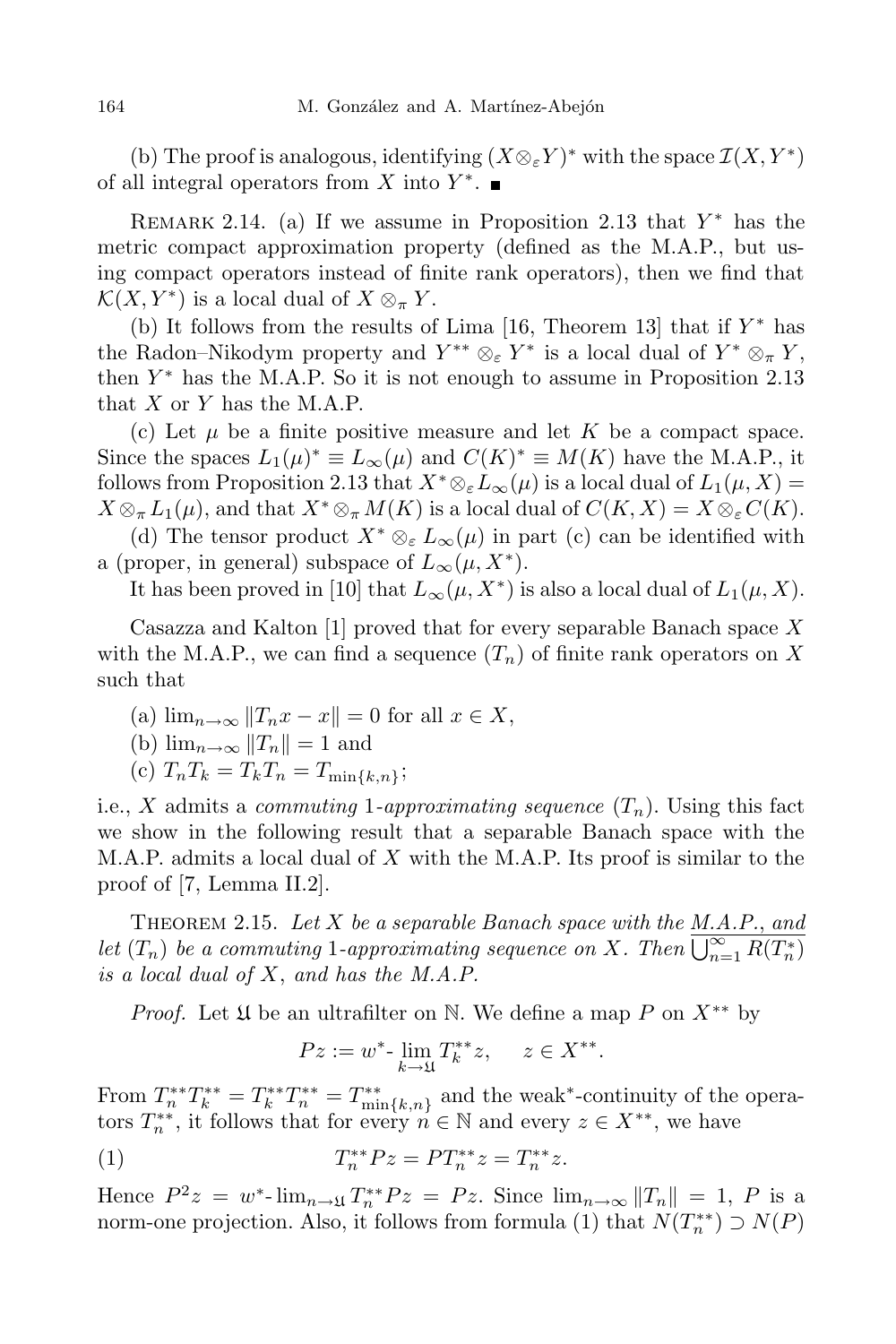for every  $n \in \mathbb{N}$ . Since the intersection of the kernels  $N(T_n^{**})$  is clearly contained in *N*(*P*), we get

$$
N(P) = \bigcap_{n=1}^{\infty} N(T_n^{**}).
$$

As a consequence,  $N(P)$  is weak<sup>\*</sup>-closed. And clearly  $P(X^{**}) \supset X$ .

Note that  $T_nT_k = T_kT_n = T_{\min\{k,n\}}$  implies  $N(T_n^{**})_{\perp} = R(T_n^{*}) \subset$  $R(T_{n+1}^*)$  for every *n*. Therefore

$$
N(P)_{\perp} = \bigcup_{n=1}^{\infty} R(T_n^*),
$$

and it follows from Theorem 2.5 that  $\bigcup_{n=1}^{\infty} R(T_n^*)$  is a local dual of *X*.

Moreover, since  $T_n^* f$  is weak<sup>\*</sup>-convergent for every  $f \in X^*$ , and compact operators take weak*<sup>∗</sup>* -convergent sequences to norm-convergent sequences, by formula (1) we have  $\lim_{k\to\infty} ||T_k^*f - f|| = \lim_{k\to\infty} ||T_n^*(T_k^*g - g)|| = 0$  for every  $f = T_n^*g \in R(T_n^*)$ . Since  $(T_k^*)$  is bounded, we get  $\lim_{k \to \infty} ||T_k^*f - f||$  $= 0$  for every  $f \in \overline{\bigcup_{n=1}^{\infty} R(T_n^*)}$ ; hence  $\overline{\bigcup_{n=1}^{\infty} R(T_n^*)}$  has the M.A.P.

Remark 2.16. If *X* has a monotone Schauder basis, then the local dual of *X* provided by Theorem 2.15 is the subspace generated by the coefficient functionals of the basis.

As an application of Theorem 2.15, we give another example of a local dual space of  $L_1[0,1]$ .

EXAMPLE 2.17. *The subspace Z* of  $L_\infty[0,1]$  generated by the character*istic functions*  $\chi_{n,i}$  *of the dyadic intervals* 

$$
\left[\frac{i-1}{2^n}, \frac{i}{2^n}\right]
$$
,  $n = 0, 1, 2, \ldots; i = 1, \ldots 2^n$ ,

*is a local dual of*  $L_1[0,1]$  *isometric to*  $C(\Delta)$ , *where*  $\Delta$  *denotes the Cantor set.*

It is enough to check that the sequence  $(P_n)$  of projections defined by

$$
P_n f := \sum_{i=1}^{2^n} \langle 2^n \chi_{n,i}, f \rangle \chi_{n,i}
$$

is a commuting 1-approximating sequence in  $L_1[0,1]$ , and that  $\bigcup_n R(P_n^*)$  is the subspace generated by the functions  $\chi_{n,i}$ .

In relation to the necessity of the continuum hypothesis in Proposition 2.8, note that  $C(\Delta)$  is isomorphic, but not isometric to  $C[0, 1]$ .

We have seen in part (a) of the previous example that there are local dual spaces  $Z_1$  and  $Z_2$  of  $C[0,1]$  so that  $Z_1 \cap Z_2$  is finite-dimensional. Now we will show that this cannot happen for spaces that contain no copies of  $\ell_1$ .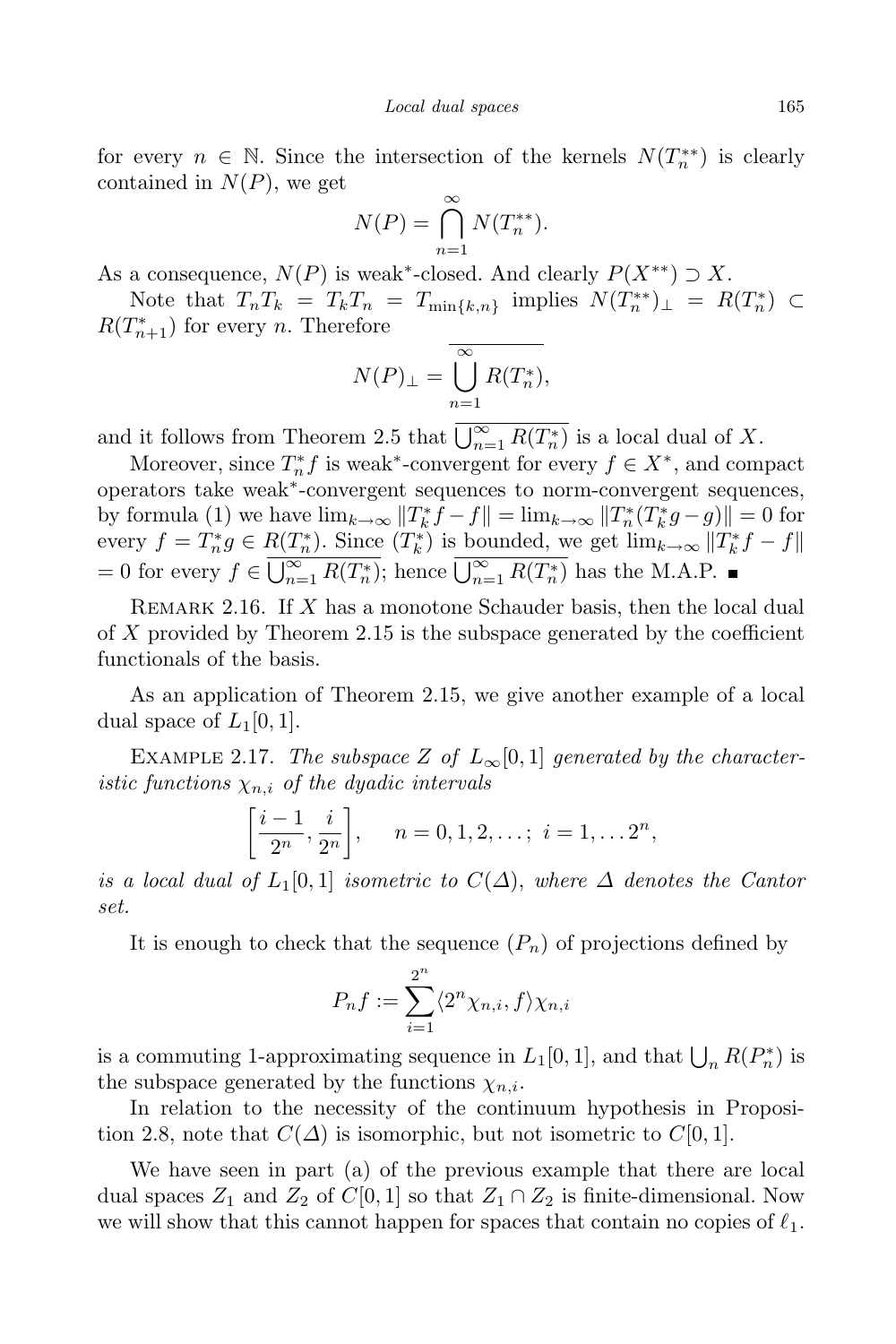Godefroy and Kalton [7] considered the family  $\mathcal{P}_X$  of all the subspaces *Y* of  $X^{**}$  for which there is a norm-one projection on  $X^{**}$  such that  $Y = N(P)$ and  $R(P) \supseteq X$ . The following result is an application of [7, Proposition V.1] and our previous results.

PROPOSITION 2.18. If X contains no copies of  $\ell_1$ , then it admits a *smallest local dual*; *i.e.*, *there exists a local dual Z<sup>d</sup> contained in every local dual of X.*

*Proof.* If *X* contains no copies of  $\ell_1$ , then  $\mathcal{P}_X$  consists of weak<sup>\*</sup>-closed subspaces of *X∗∗* and has a largest element *L* [7, Proposition V.1]. By Theorem 2.5, the local dual spaces of *X* are precisely the subspaces *Z* of *X<sup>∗</sup>* such that  $Z^{\perp} \in \mathcal{P}_X$ . Thus  $Z_d := L_{\perp}$  is the smallest local dual of X.

The following result was obtained by Sims and Yost [20] (see [11, Lemmas III.4.3 and III.4.4]). Here, dens(*X*) stands for the *density character* of *X*, defined as the smallest cardinal  $\kappa$  for which *X* has a dense subset of cardinality *κ*.

Proposition 2.19. *Let L be a subspace of Y* , *and let F be a subspace*  $of$  *Y*<sup>\*</sup> *with* dens $(F) \leq$  dens $(L)$ *. Then there exists a subspace M of Y with*  $dens(M) = dens(L)$  *and*  $M \supset L$  *for which there exists an isometric extension operator*  $T : M^* \to Y^*$  *such that*  $T(M^*) \supset F$ .

We now prove our next result about the existence of local dual spaces.

Proposition 2.20. *Every subspace L of X<sup>∗</sup> is contained in a local dual*  $Z_L$  *of X with* dens $(Z_L) = \max\{\text{dens}(L), \text{dens}(X)\}.$ 

*Proof.* Given a subspace *L* of  $X^*$ , it is easy to find a subspace  $L_0$  of  $X^*$ so that  $L \subset L_0$  and  $\text{dens}(L_0) = \max\{\text{dens}(L), \text{dens}(X)\}\$ . If we apply Proposition 2.19 to  $L_0$  as a subspace of  $X^*$  and X as a subspace of  $X^{**}$  we get a subspace  $Z_L$  of  $X^*$  with  $Z_L \supset L$  and  $\text{dens}(Z_L) = \max\{\text{dens}(L), \text{dens}(X)\}\$ for which there exists an isometric extension operator  $T: Z_L^* \to X^{**}$  such that  $T(Z_L^*) \supset X$ . By Theorem 2.5, this is the desired local dual of X.

Remark 2.21. (a) Assume that *X* is separable and contains no copies of  $\ell_1$ , and that  $X^*$  is not separable. By Proposition 2.20, the smallest local dual space  $Z_d$  provided by Proposition 2.18 is separable; in particular,  $Z_d \neq X^*$ . This fact gives an affirmative answer to a question of Godefroy and Kalton in [7, Remarks V.3].

(b) Assume that *X* contains no copies of  $\ell_1$ . In this case, apart from the smallest local dual  $Z_d$  there also exists a smallest norming subspace *Z*<sup>n</sup> ⊂ *X*<sup>\*</sup> [5, Lemma I.2 and Theorem II.3]. Clearly *Z*<sup>n</sup> is contained in *Z*<sup>d</sup>. However, we do not know whether or not  $Z_n = Z_d$ .

QUESTION [7, Remarks V.3]. Assume that both  $Z_n$  and  $Z_d$  exist for *X*. Is  $Z_n = Z_d$ ?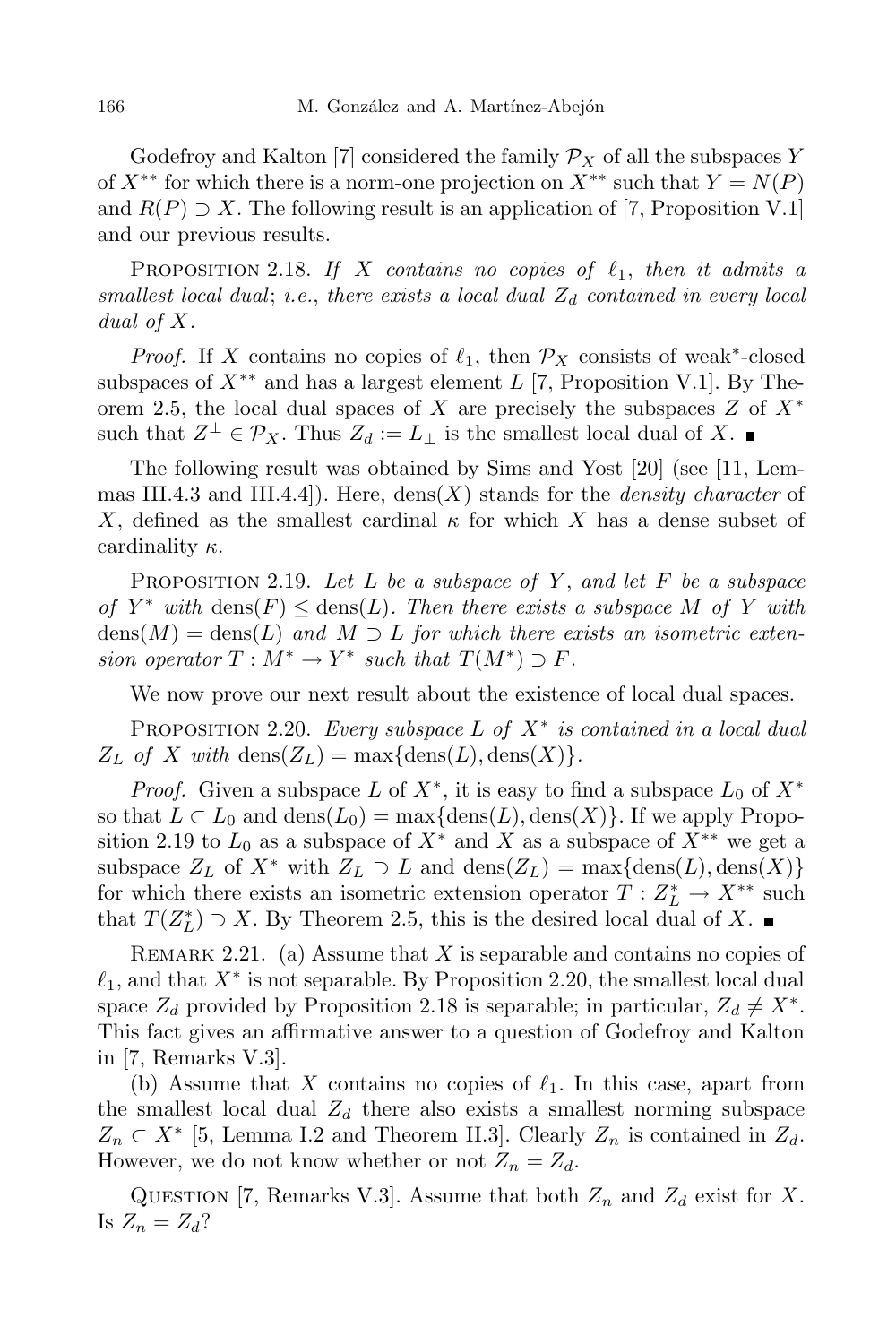We can only give an affirmative answer for dual spaces.

Proposition 2.22. *Assume that X is isometric to a dual space. Then X admits a smallest local dual Z<sup>d</sup> if and only if it admits a smallest norming subspace*  $Z_n$ *. In this case*  $Z_d = Z_n$ *, and this space is the unique isometric predual of X.*

*Proof.* By [5, Lemma I.2], the smallest norming subspace  $Z_n$  exists if and only if

$$
Z_n^{\perp} = \{ z \in X^{**} : ||z - x|| \ge ||x|| \text{ for every } x \in X \}.
$$

In this case  $X^{**} = X \oplus Z_n^{\perp}$  and  $Z_n$  is the unique predual of X [5, Theorem II.1].

Clearly, the projection *P* on  $X^{**}$  with kernel  $Z_n^{\perp}$  and range *X* satisfies  $||P|| = 1$  and the remaining conditions in Theorem 2.5. Hence  $Z_n$  is a local dual of *X*, and it is the smallest one, because every local dual is norming.

Conversely, assume that the smallest local dual  $Z_d$  exists, and let  $P$  be the associated projection. If  $X_*$  is a predual of *X*, then  $X^{**} = X \oplus X^{\perp}_* = X(X) \oplus X^{\perp} = \mathbb{R}^{X} \oplus \mathbb{R}^{X}$  $P(X) \oplus Z_d^{\perp}$ . Since  $X \subset P(X)$  and  $Z_d \subset X_*$  (hence  $X_*^{\perp} \subset Z_d^{\perp}$ ), we conclude that  $Z_d = X_*$  and  $X_*^{\perp} = Z_d^{\perp}$ . In particular,

$$
Z_d^{\perp} = \{ z \in X^{**} : ||z - x|| \ge ||x|| \text{ for every } x \in X \};
$$

hence  $Z_d$  is the smallest norming subspace of X.

Remark 2.23. (a) In Proposition 2.22, we have seen that a dual space admitting a smallest norming subspace has a unique predual. However, this condition is not sufficient, since  $L_\infty[0,1]$  has a unique predual but it does not admit a smallest norming subspace [5, Proposition IV.2].

(b) There are spaces *X* containing no copies of  $\ell_1$  so that  $X^*$  is f.d.r. in a subspace *Z* which is not a local dual of *X*.

Indeed, let *Y* be a separable space such that  $Y^{**}/Y$  is isomorphic to  $c_0$ , and let  $Q: Y^{**} \to Y^{**}/Y$  denote the quotient map. We select a subspace *M* of  $c_0$  such that  $M^{\perp}$  is not complemented in  $\ell_1$ . For example, we can take *M* so that  $M^{\perp}$  is isomorphic to  $\ell_1(\ell_2^n)$ .

The space  $X = Y^*$  contains no copies of  $\ell_1$ , and  $X^*$  is f.d.r. in  $Z :=$ *Q−*<sup>1</sup> (*M*), because *Y* is contained in *Z*. However, *Z* is not a local dual of *X* because  $Z^{\perp} = M^{\perp}$  is not complemented.

**Acknowledgements.** We are grateful to the referee for several valuable comments.

## **References**

[1] P. G. Casazza and N. J. Kalton, *Notes on approximation properties in separable Banach spaces*, in: London Math. Soc. Lecture Note Ser. 158, Cambridge Univ. Press, 1990, 49–63.